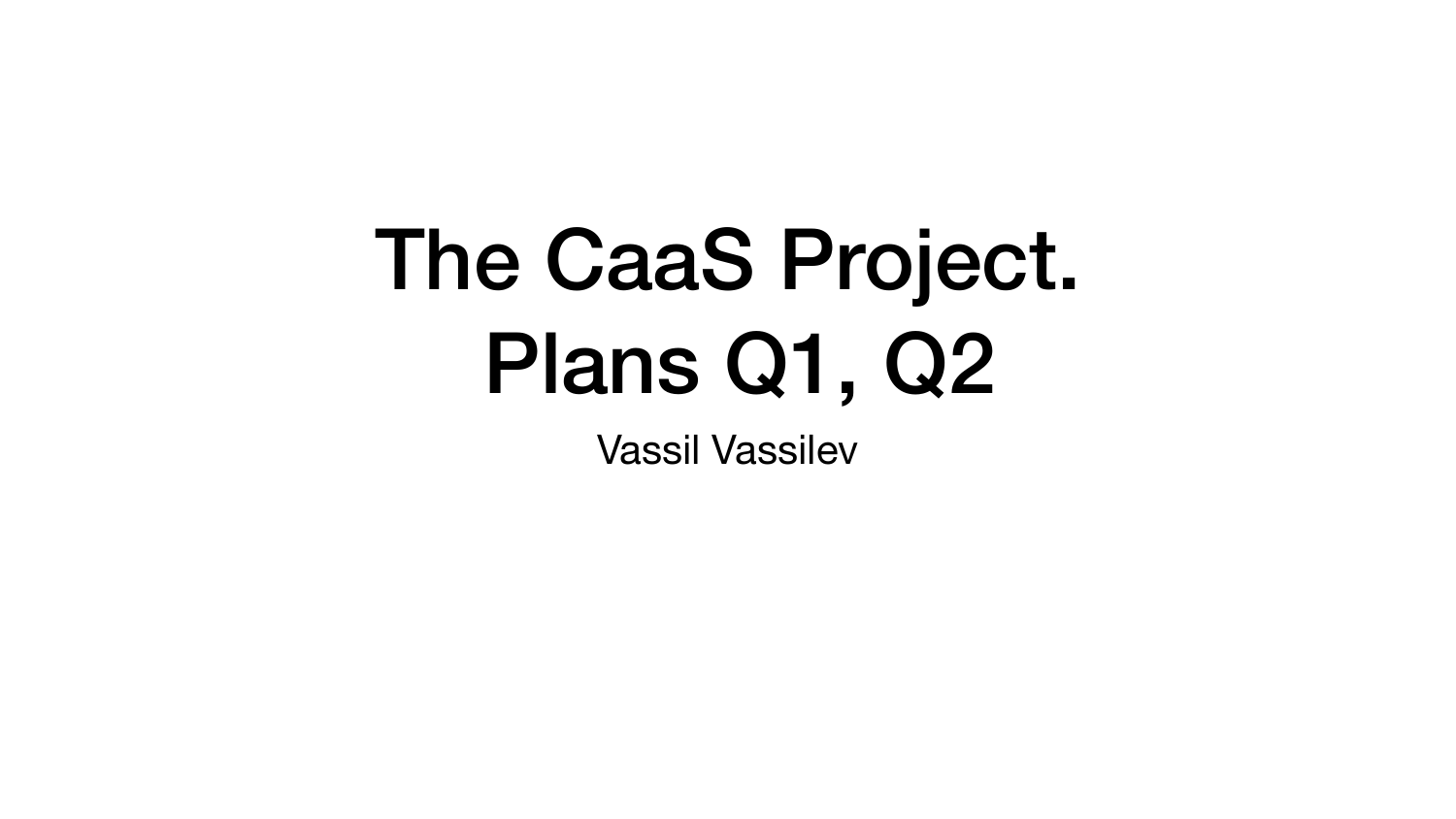## Project Goals

- Support for incremental compilation (clang::libInterpreter, Clang-Repl)
- Language interoperability layer (cppyy, libInterOp)
- Heterogeneous hardware support (offload execution, clad demonstrator)
- Use case development & community outreach (tutorial development, demonstrators)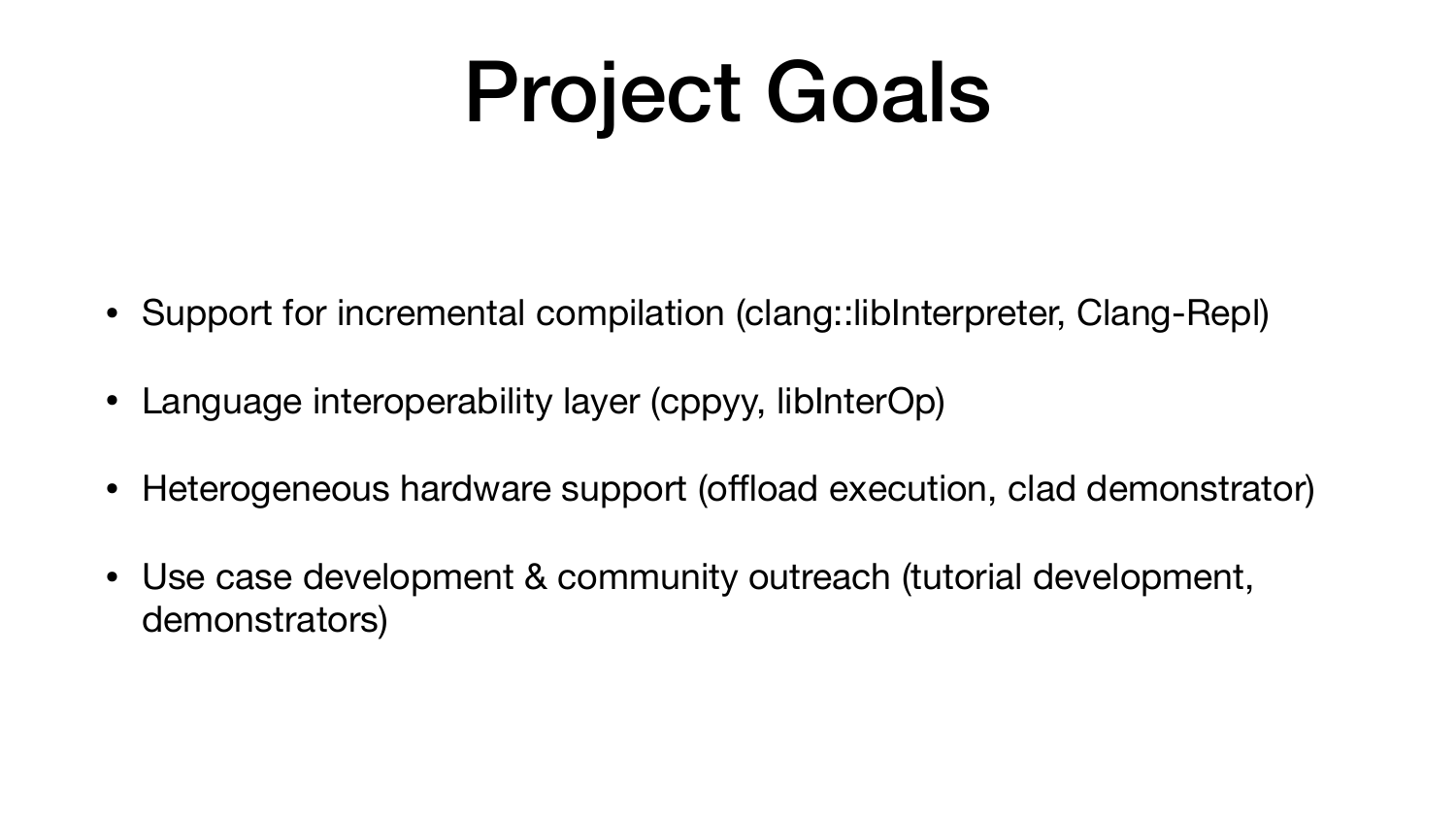### Project Goals

| In $[1]:$ struct S { double val = 1.;                                                                                         |
|-------------------------------------------------------------------------------------------------------------------------------|
| In [2]: from libInterop import std<br>python $vec = std.vector(S)$                                                            |
| In $[3]:$ print(python_vec[0].val)                                                                                            |
|                                                                                                                               |
| In $[4]$ : class Derived(S)<br>def __init (self):<br>$self.val = 0$<br>$res = Derived()$                                      |
| In [5]: global void sum array(in<br>for (int i = 0; i < n; i+<br>// Init N=1M and $x[i] = 1.f$<br>sum array<<<1, 1>>>(N, x, & |

Enable bi-directional language communication capable of controlling accelerator hardware



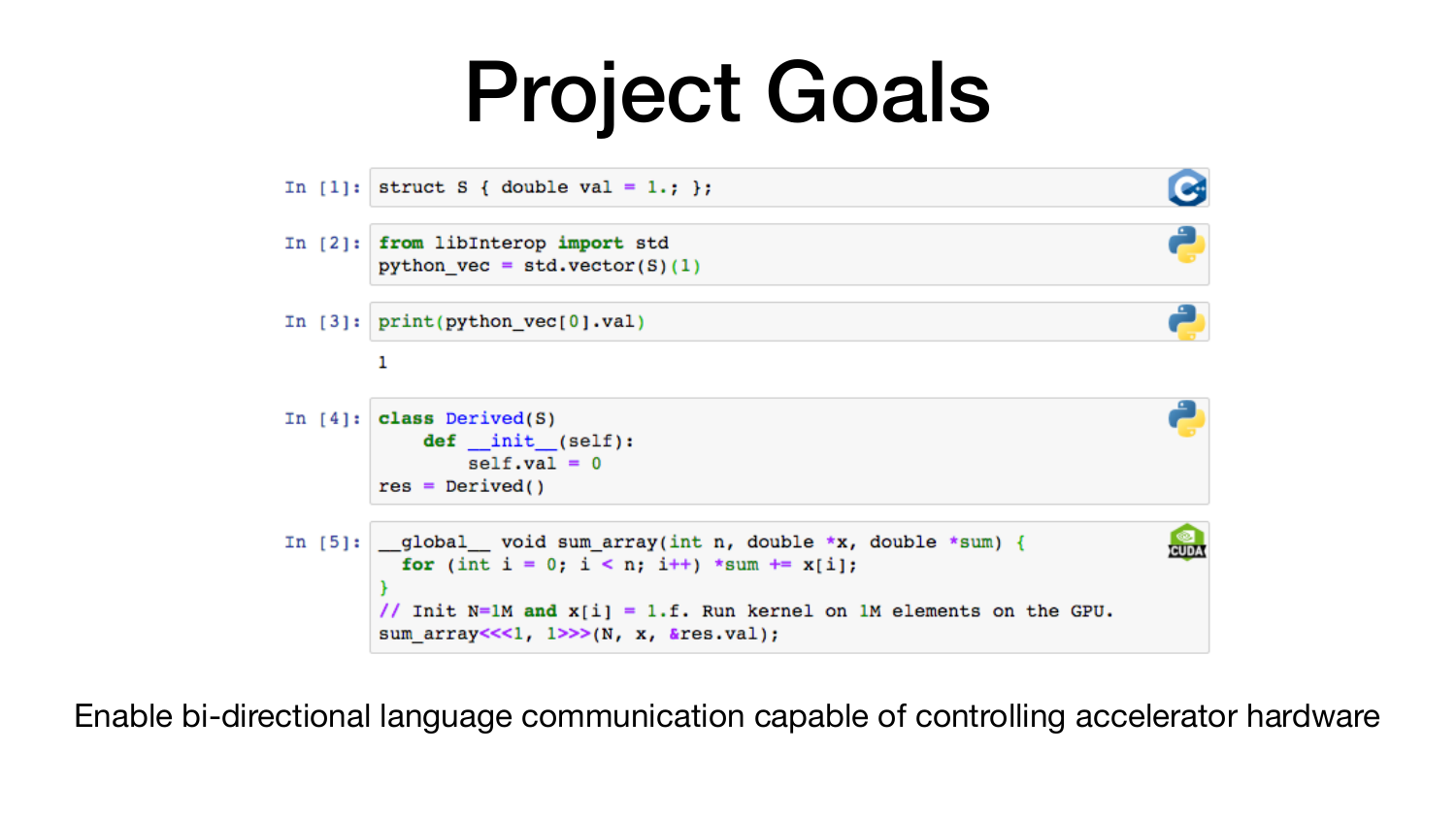### Project Goals







Reroute the cling-based ecosystem more to llvm upstream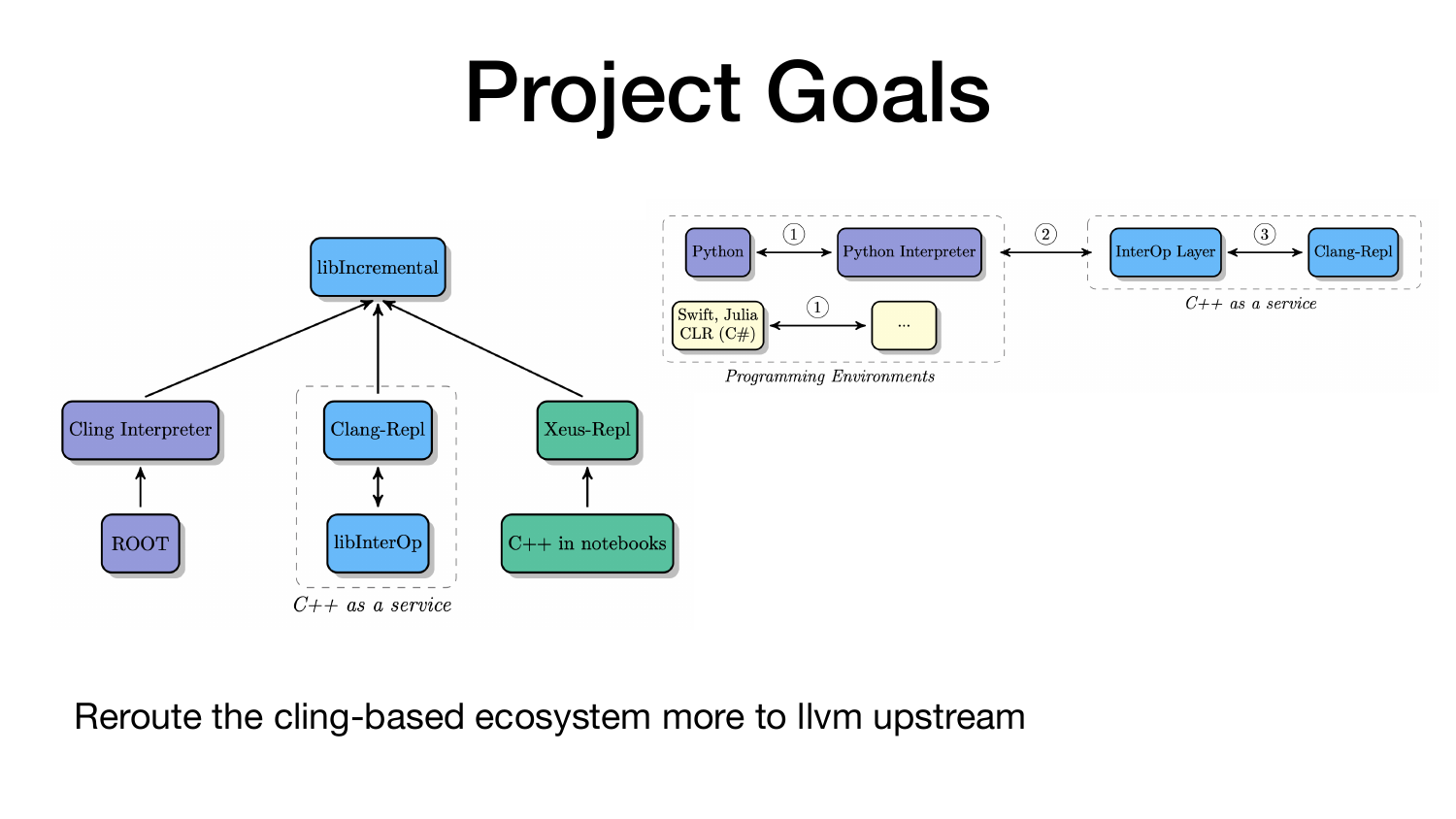1.Upgrade to LLVM 13 — Q1/VV 2.Update Cling to use more of LLVM13 — Q1/VV? 3.Construct simple patches to upstream dashboard to track — Q1/? 4.Upstream Cling-specific patches — Q1-Q4/VV, GS, BK? 5.Keep track of Cling SLoC — Q1-Q4/DL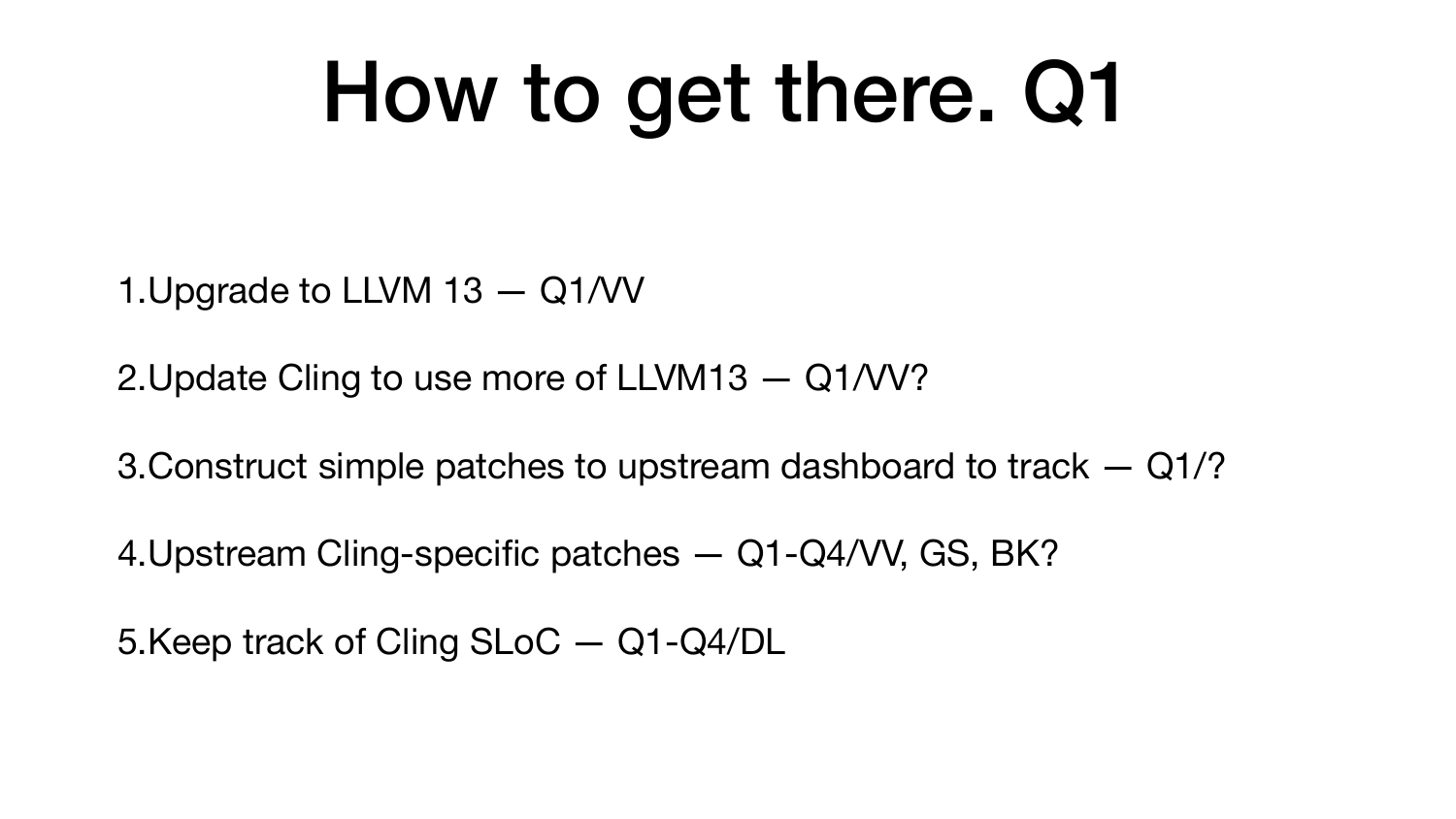*The python interpreter provides C API which allows to expose itself and switch to writing python code on the prompt. In ROOT this happens via TPython::Prompt and we want the modern version of this for clang-repl.* 

- 6. Connect Clang-Repl to the Python Interpreter Q1/BK
- 7. Rebase cppyy to use cling-only interfaces (making cppyy ROOTindependent) — Q1/BK
- 8. Define a set of new classes which handle what's needed (eg TClingCallFunc, etc) — Q1/BK

*The task is about transforming the various ROOT Meta layer calls to their underlying clang/cling analogs* 

The task is about extracting the common cases where we need a lot of boilerplate code and provide *abstractions for it. For example, the mechanism to call functions in a uniform way (currently done with TClingCallFunc) needs to modernized into its own ROOT-independent entity in libInterOp*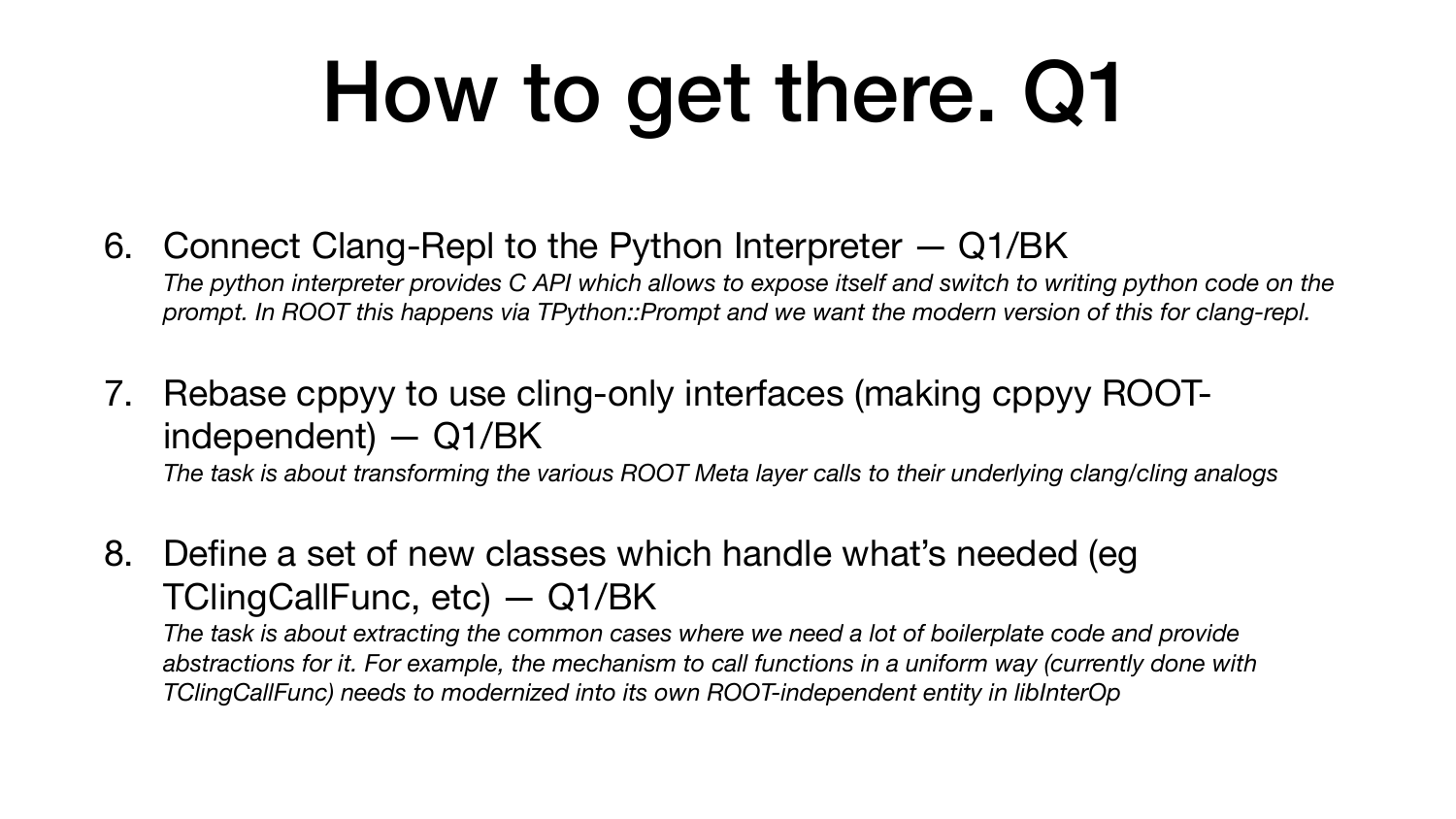*The python interpreter provides C API which allows to expose itself and switch to writing python code on the prompt. In ROOT this happens via TPython::Prompt and we want the modern version of this for clang-repl.* 

- 9. Connect libInterOp with clang-repl (see 6)— Q1/BK
- 10. Improve test cases and demonstrators Q1/II
- 11. Differentiate CUDA kernels Q1/II
- 12. ACAT proceedings Q1/II
- 
- 

*The task is about updating the existing demonstrators and developing new ones given the advances in Clad.* 

### 13. Support Tensors and showcase differentiation of Eigen entities — Q1/PA

14. Deliver error estimation talk at SIAM incl the req. development— Q1/GS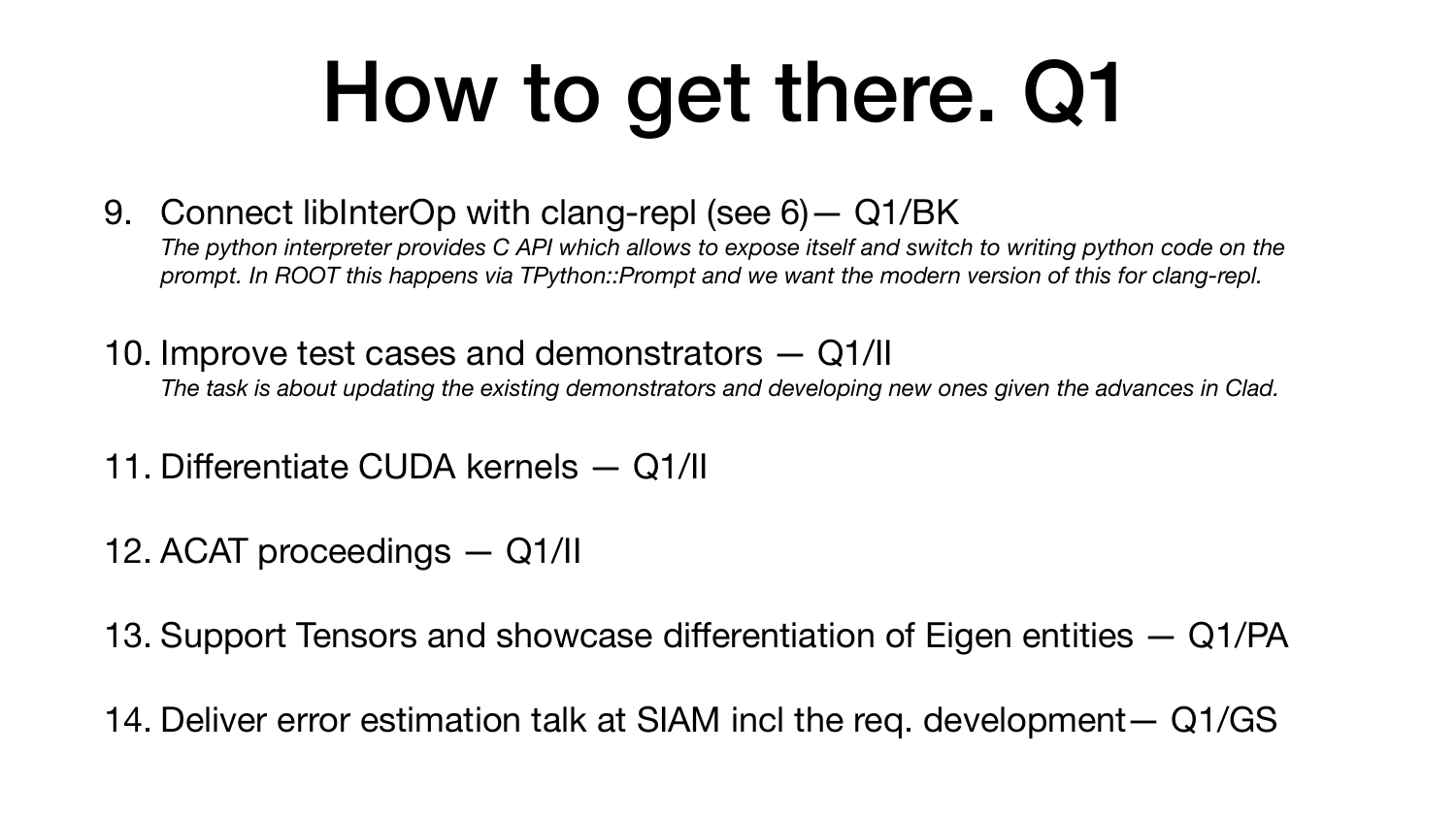- 15. Implement in clang an extension to allow statements on the global scope Q2/VV
- 16. Add extensible value printing facility Q2/VV
- 17. Advance error recovery and code unloading Q2/PC *The task is to make clang-repl more robust when it comes to surviving from errors.*
- 18. Design and Develop a CUDA engine working along with C++ mode —Q2/II,SSP *The task is to improve and generalize the implementation of the PTX support in cling and demonstrate it in clang-repl.*
- 19. Rebase cppyy to use clang-repl/libInterpreter interfaces Q2/BK
- 20. Develop demonstrators (eg the one from the Jupiter mockup) Q2/BK
- 21. Design and implement a backend capable of offloading computations to a GPGPU. Assess technical performance of gradient produced by Clad on GPGPU — Q2/II,VV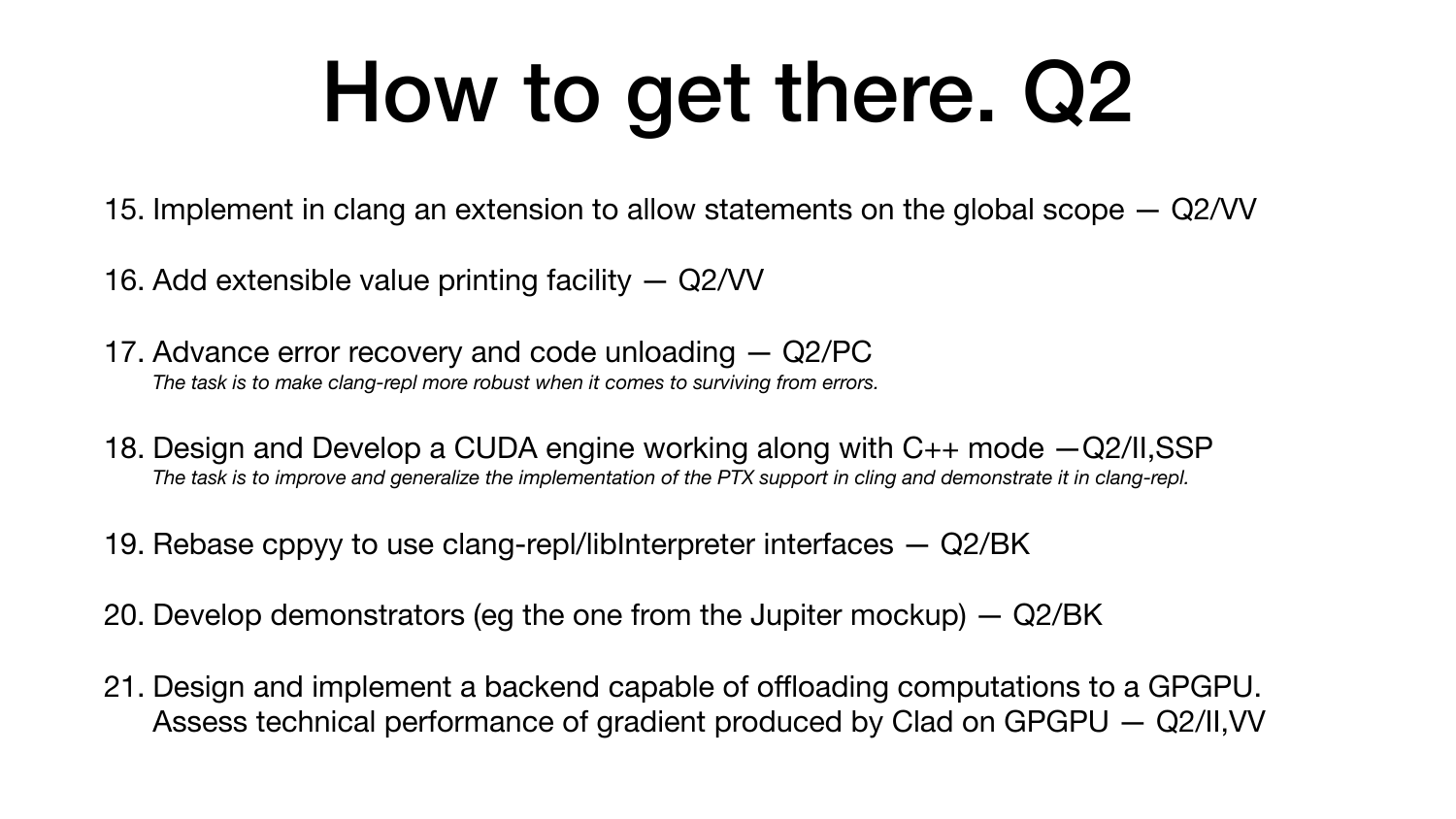- 22. Add more clad benchmarks Q2/DL
- 23. Add extensible value printing facility Q2/VV
- 24. Write a paper on AD for the aggregate types Q2/PA
- 25. Write an Error Estimation paper Q2/GS
-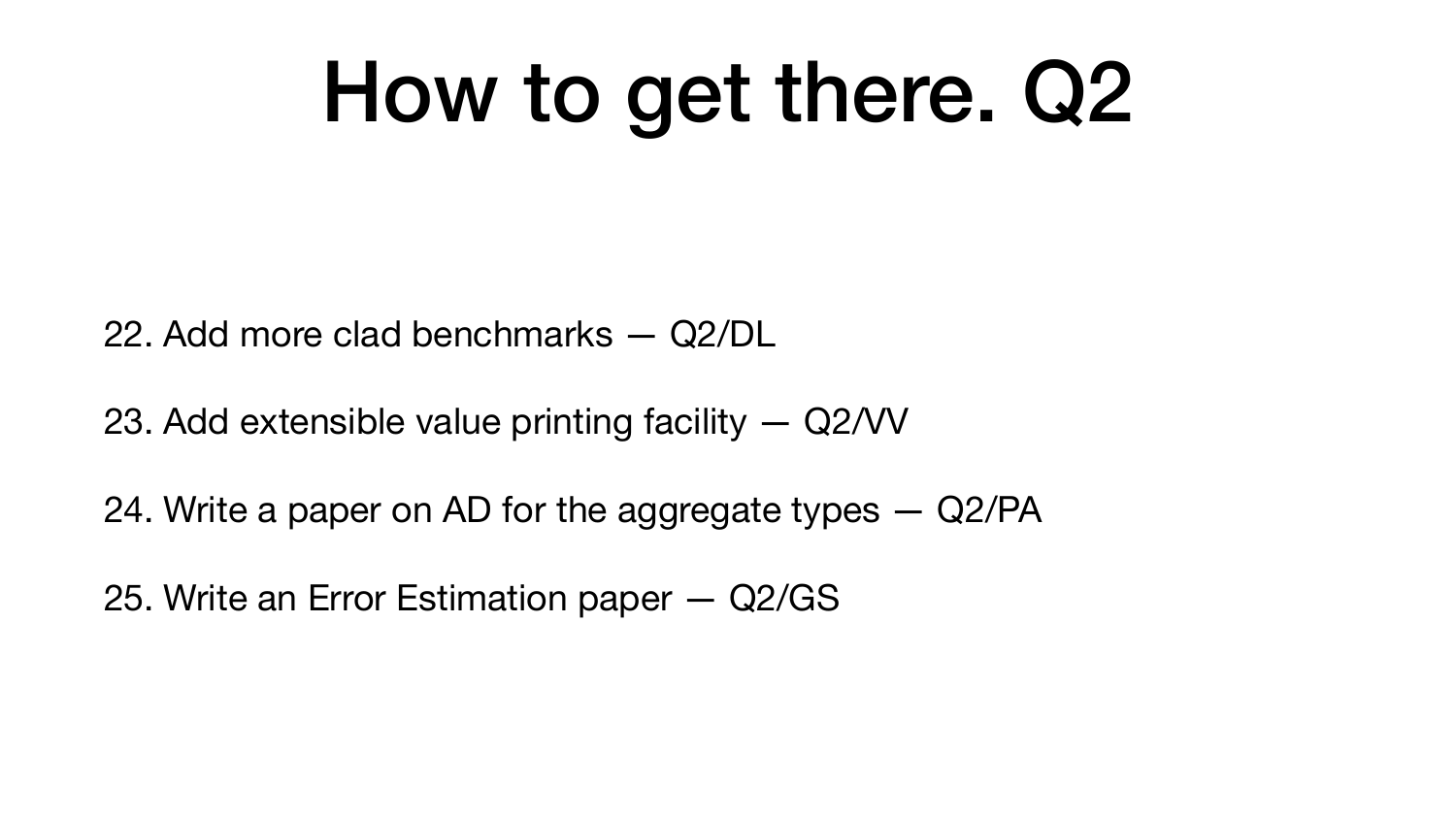### Extra items for Summer Students

- Upstream Type sugaring patches
- Implement autocompletion in clang-repl
- well)
- 
- 

• Develop documentation, examples and tutorials (in llvm documentation as

• Implement the LLVM extension of binding C++ memory management model more accurately and implement prototype using cppyy. [if yet feasible]

• Initiate tutorial development within the Clang-Repl community and integrate Clang- Repl into Xeus. Blog post on working notebook demonstrating tutorial